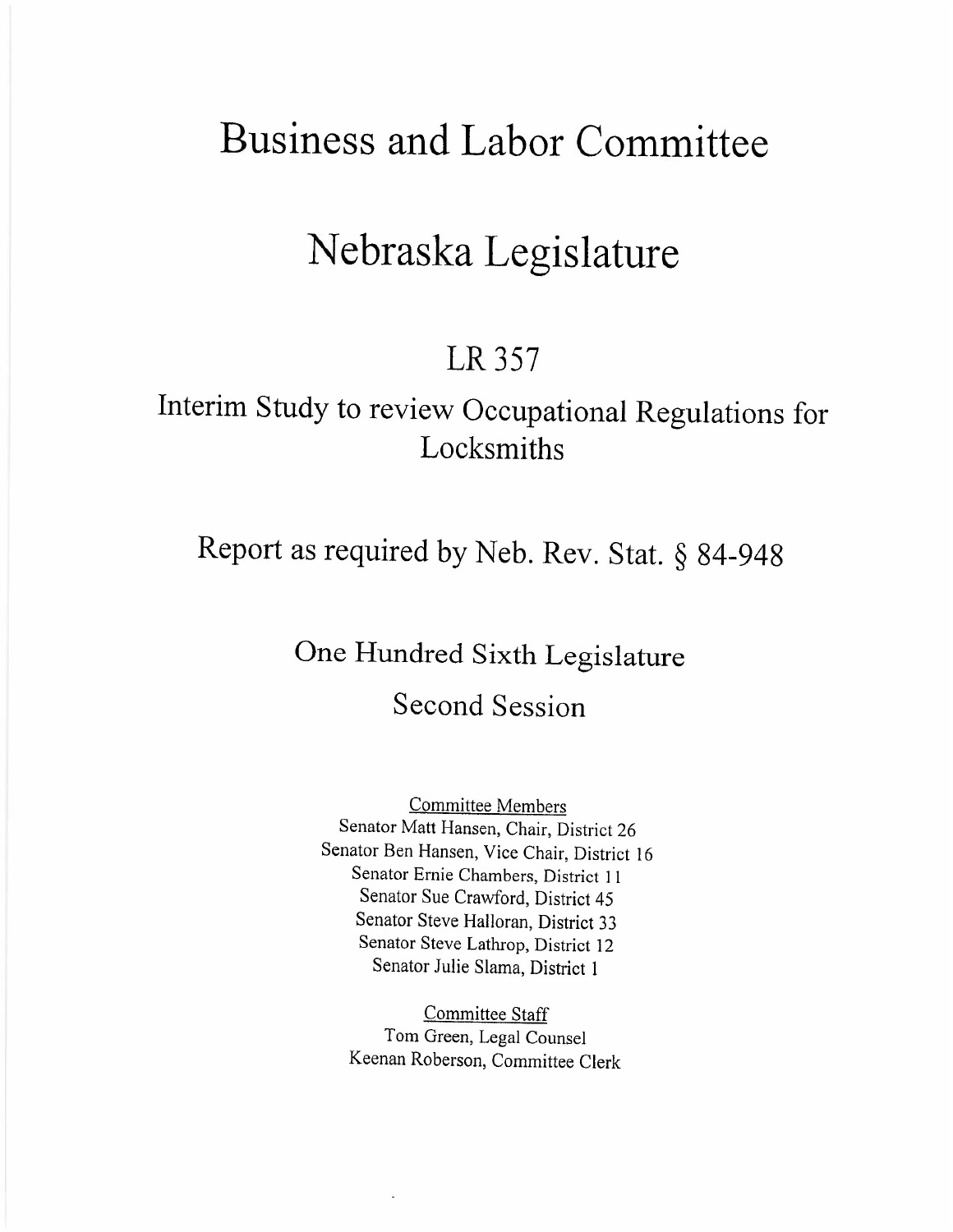## Table of Contents

 $\sim 10^{-10}$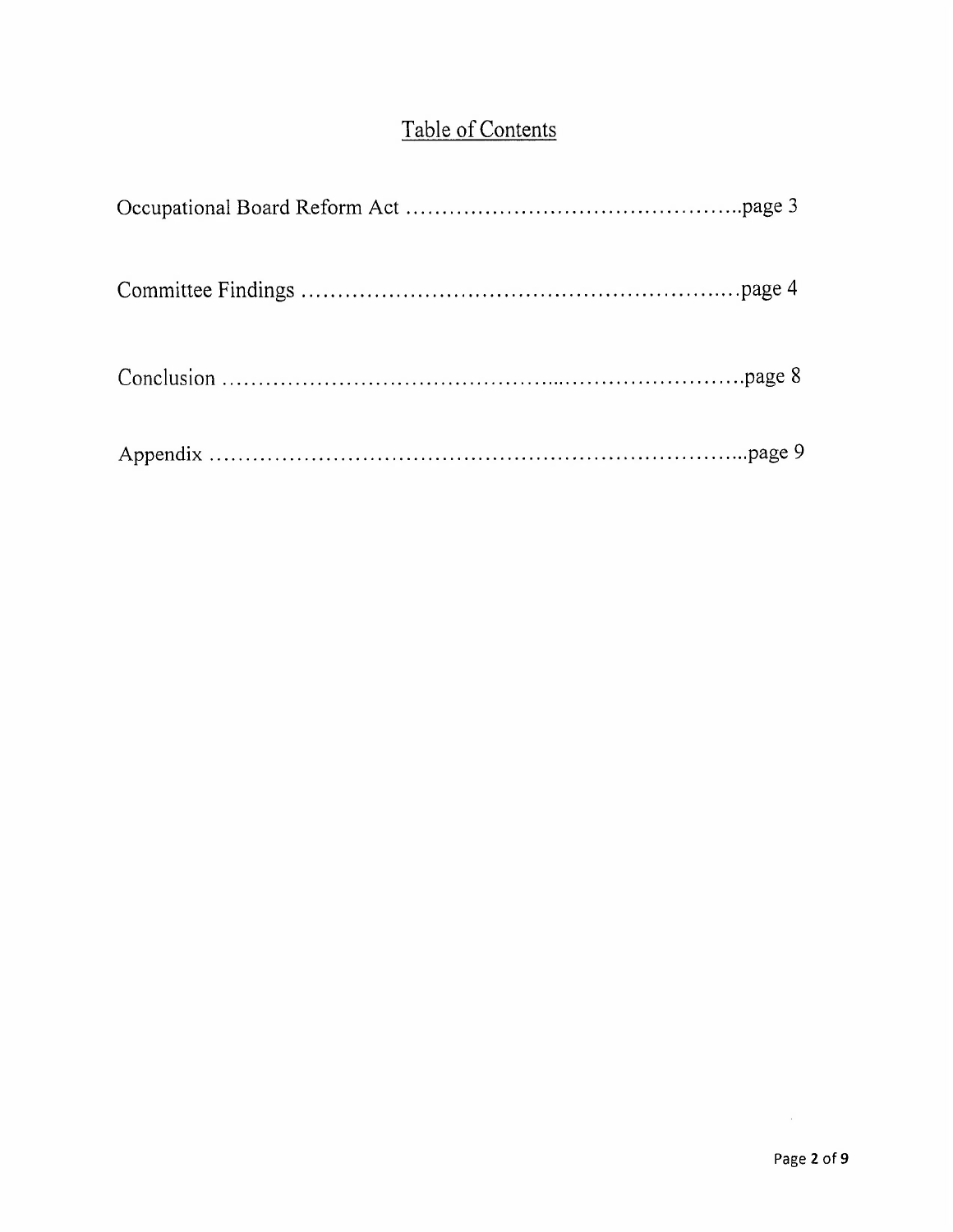## **Occupational Board Reform Act**

The Legislature passed the Occupational Board Reform Act in 2018 (Neb. Rev. Stat. §§ 84-901 to 84-920). The act requires that:

"Beginning in 2019, each standing committee of the Legislature shall annually review and analyze approximately twenty percent of the occupational regulations within the jurisdiction of the committee and prepare and submit an annual report electronically to the Clerk of the Legislature by December 15 of each year as provided in this section. Each committee shall complete this process for all occupational regulations within its jurisdiction within five years and every five years thereafter. Each report shall include the committee's recommendations regarding whether the occupational regulations should be terminated, continued, or modified." (Neb. Rev. Stat. § 84-948)

There were five such occupational regulations identified under the jurisdiction of the Business and Labor Committee.<sup>1</sup> Therefore, the committee selects one occupational licensing regulation to review each year in the five year period. For 2020, the committee selected to review locksmith licenses and introduced LR 357 to conduct the study.

Locksmiths are required to register with the county clerk in the county where the locksmith's business is located (Neb. Rev. Stat. § 28-1402). The Nebraska Association of County Officials (NACO) sent out a survey to the county clerks to gather data for this report. The survey results are attached as an appendix to this report.

<sup>1</sup> (1) Employment Agent; (2) Boiler/Pressure Vessel Inspector; (3) Locksmith; (4) Professional Employer Organizationj and (5) Contractor/Sub-Contractor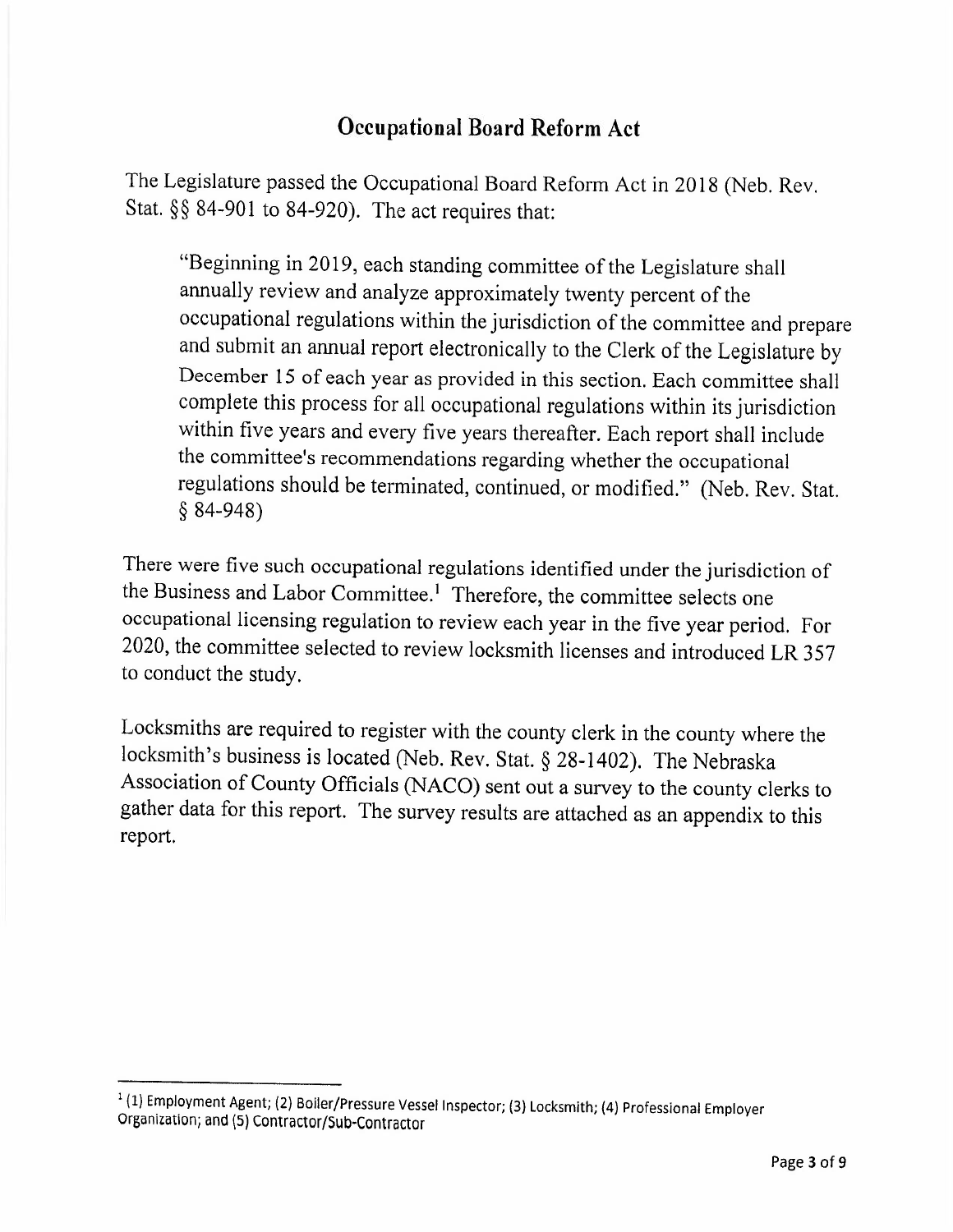### **Committee Findings**

Neb. Rev. Stat. § 84-948 requires the report to include the following with answers in bold:

(3) A committee's report shall include, but not be limited to, the following:

(a) The title of the regulated occupation and the name of the occupational board responsible for enforcement of the occupational regulations;

### **Locksmiths; No occupational board as they are instead licensed by the county clerk in which they are doing business.**

(b) The statutory citation or other authorization for the creation of the occupational regulations and occupational board;

### **Locksmith registration is required by Neb. Rev. Stat. §§ 28-1402 and 28-1403**

(c) The number of members of the occupational board and how the members are appointed;

#### **No board exists.**

(d) The qualifications for membership on the occupational board;

#### **N/A**

(e) The number of times the occupational board is required to meet during the year and the number of times it actually met;

#### **N/A**

(f) Annual budget information for the occupational board for the *five* most recently completed fiscal years;

#### **N/A**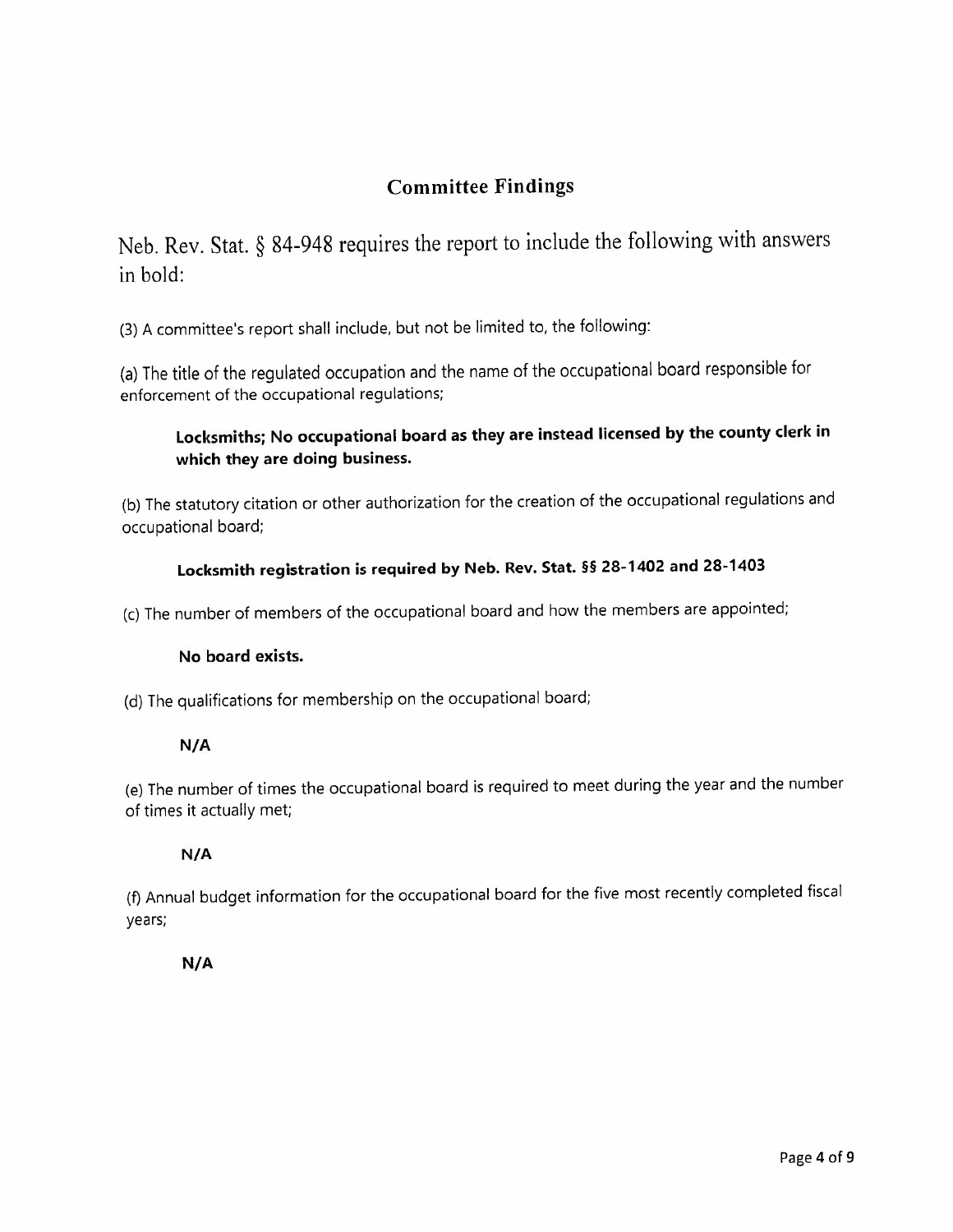(g) For the immediately preceding five calendar years, or for the period of time less than five years for which the information is practically available, the number of government certifications, occupational licenses, and registrations the occupational board has issued, revoked, denied, or assessed penalties against, listed anonymously and separately per type of credential, and the reasons for such revocations, denials, and other penalties;

**Each county issues licenses independently. Many counties have not issued any locksmith licenses in the past five years, although several have indicated that they have issued one to four licenses, with a couple counties indicated they issued five to ten, and one county indicated that they issued more than 15 in the last five years. No counties have reported revoking any locksmith licenses, and it is not clear if the statute gives them the power to do so.**

(h) A review of the basic assumptions underlying the creation of the occupational regulations;

**It is a Class III misdemeanor to sell or possess locksmith equipment unless a person is a locksmith or falls into another exemption. See Neb. Rev. Stat. § 28-1316. It is likely that this is to protect the public from potential theft.**

(i) A statement from the occupational board on the effectiveness of the occupational regulations; and

#### **N/A**

(j) A comparison of whether and how other states regulate the occupation.

**Currently fifteen states license locksmiths: Alabama, California, Connecticut. Illinois, Louisiana, Maryland, Nebraska, New Jersey, Nevada, North Carolina, Oklahoma, Oregon, Tennessee, Texas, and Virginia.<sup>2</sup> Different states have different requirements for licensure.**

(4) Subject to subsection (5) of this section, each committee shall also analyze, and include in its report, whether the occupational regulations meet the policies stated in section 84-946 considering the following recommended courses of action for meeting such policies:

#### **The regulations appear to be consistent with Neb. Rev. Stat. § 84-946**

(a) If the need is to protect consumers against fraud, the likely recommendation will be to strengthen powers under the Uniform Deceptive Trade Practices Act or require disclosures that will reduce misleading attributes of the specific goods or services;

**N/A**

<sup>&</sup>lt;sup>2</sup> http://aloa.org/legislation/aloa-legislation.html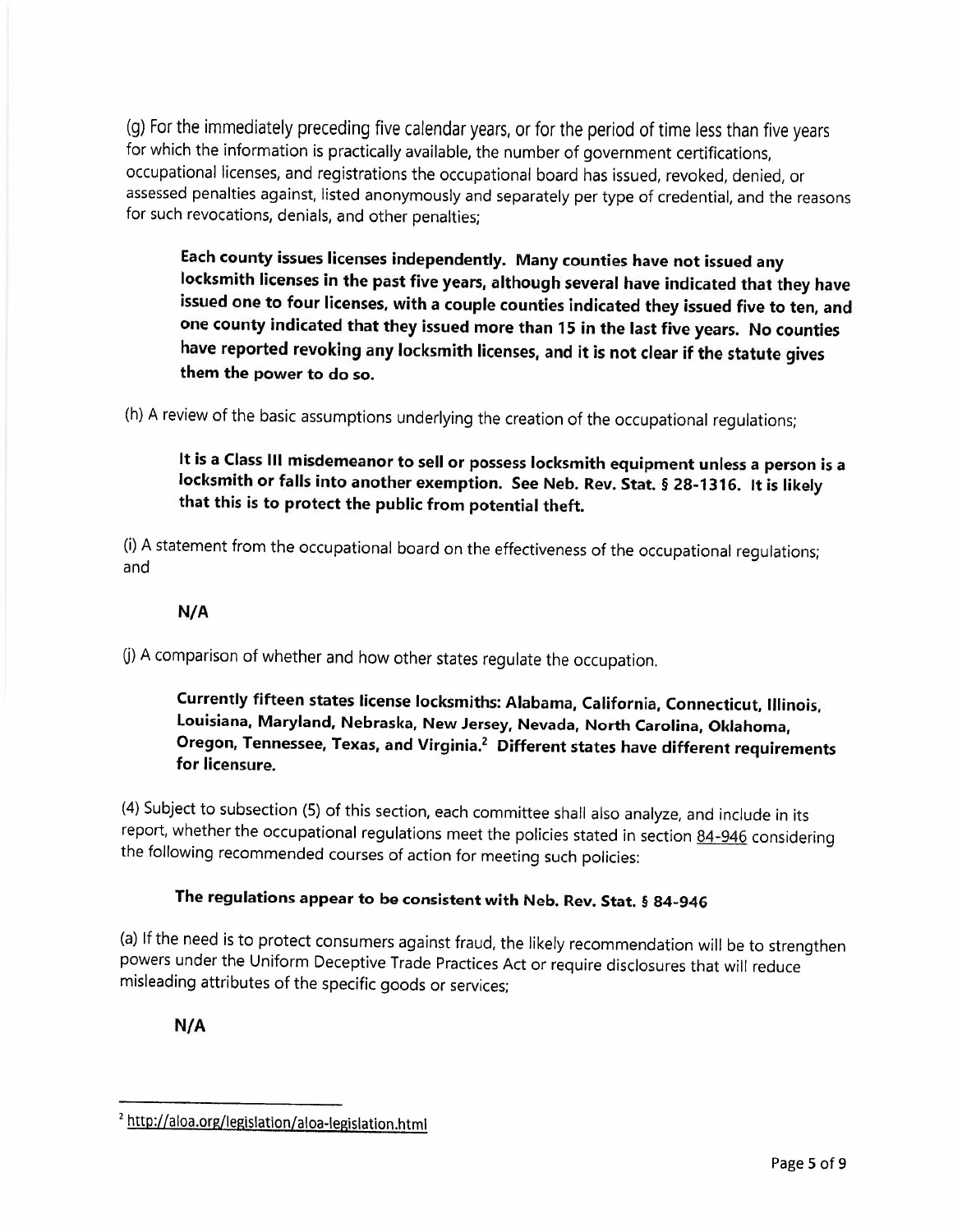(b) If the need is to protect consumers against unclean facilities or to promote general health and safety, the likely recommendation will be to require periodic inspections of such facilities;

#### **N/A**

(c) If the need is to protect consumers against potential damages from failure by providers to complete a contract fully or up to standards, the likely recommendation will be to require that providers be bonded;

#### **N/A**

(d) If the need is to protect a person who is not party to a contract between the provider and consumer, the likely recommendation will be to require that the provider have insurance;

#### **N/A**

(e) If the need is to protect consumers against potential damages by transient providers, the likely recommendation will be to require that providers register their businesses with the Secretary of State;

**This is very similar to the current requirements except that the locksmiths register with the county clerk rather than the Secretary of State. This may be something worth changing in order to provide a central registry as opposed to the county-by-county approach.**

(f) If the need is to protect consumers against a shortfall or imbalance of knowledge about the goods or services relative to the providers' knowledge, the likely recommendation will be to enact government certification; and

#### **N/A**

(g) If the need is to address a systematic information shortfall such that a reasonable consumer is unable to distinguish between the quality of providers, there is an absence of institutions that provide adequate guidance to the consumer, and the consumer's inability to distinguish between providers and the lack of adequate guidance allows for undue risk of present, significant, and substantiated harms, the likely recommendation will be to enact an occupational license.

#### **N/A**

(5) If a lawful occupation is subject to the Nebraska Regulation of Health Professions Act, the analysis under subsection (4) of this section shall be made using the least restrictive method of regulation as set out in section 71-6222.

#### **N/A**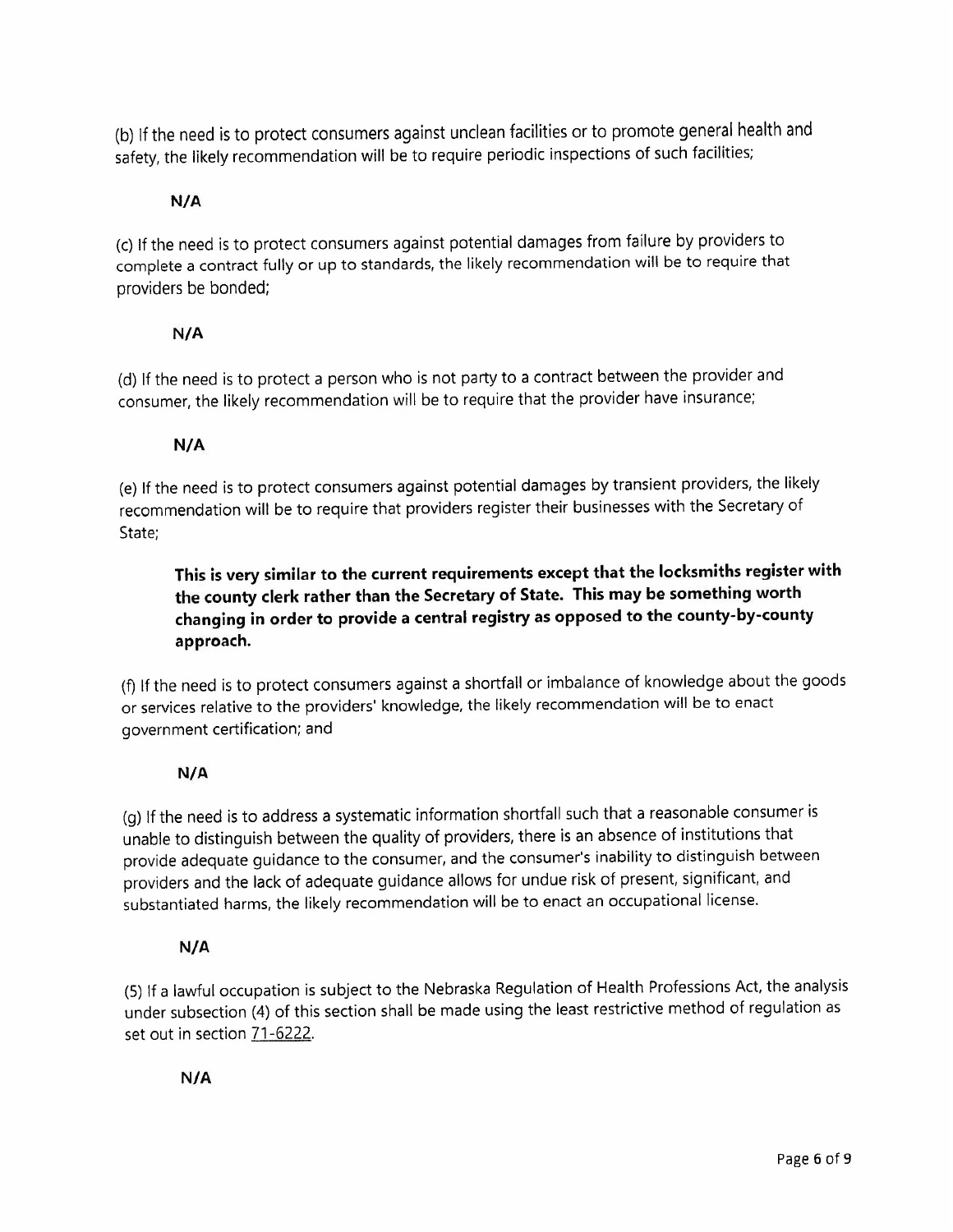(6) In developing recommendations under this section, the committee shall review any report issued to the Legislature pursuant to the Nebraska Regulation of Health Professions Act, if applicable, and consider any findings or recommendations of such report related to the occupational regulations under review.

#### **N/A**

(7) If the committee finds that it is necessary to change occupational regulations, the committee shall recommend the least restrictive regulation consistent with the public interest and the policies in this section and section 84-946.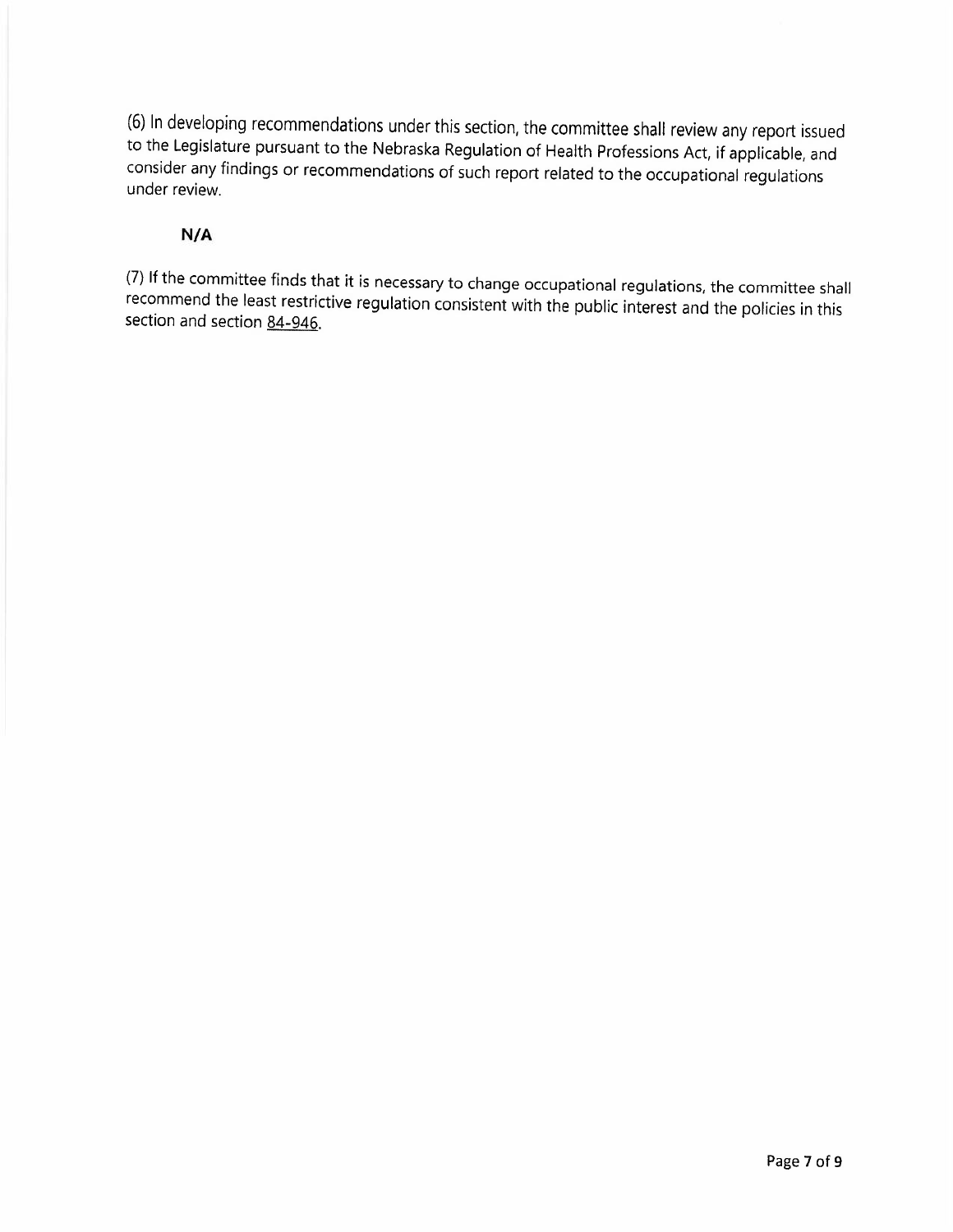## **Conclusion**

Currently in order to be a registered locksmith in Nebraska an individual or business must pay a fee of five dollars and fill out a form with: (1) the name and social security number of the applicant, (2) the name of the applicant's business, (3) the address of such place of business, (4) whether the applicant has been convicted of violating the laws of any state, other than minor traffic violations, and (5) the name and address of three individuals who have knowledge of the applicant's character, experience, and ability. (Neb. Rev. Stat. § 28-1403).

Some counties also perform a background check on applicants in coordination with their county Sheriff's office, although this is not required by statute.

The current requirements are minimal and appear to be consistent with the policy goals of the statute. This report does not make any specific recommendations on changing the licensing for locksmiths but included below are some potential policy suggestions to update and clarify the statute from the experiences of the county clerks. They are provided for your independent consideration.

Some suggestions on improving the law from the county clerks from the NACO survey are:

- Changing the licensure to the county Sheriff's office, or a state agency such as the Secretary of State.
- Increasing the fee or allowing the county to charge for the cost of a background check if one is done.
- Clarifying the ability to enforce or deny a permit.
- A renewal requirement so the county can know if the individual is still a locksmith and still practicing within the county.
- What kind of certificate could be clarified. For example, a certificate that hangs on the wall or a pocket card that locksmiths can show to their customers as a security measure. Some current state licensures require the holder to have a pocket card or to display a certificate at their place of business.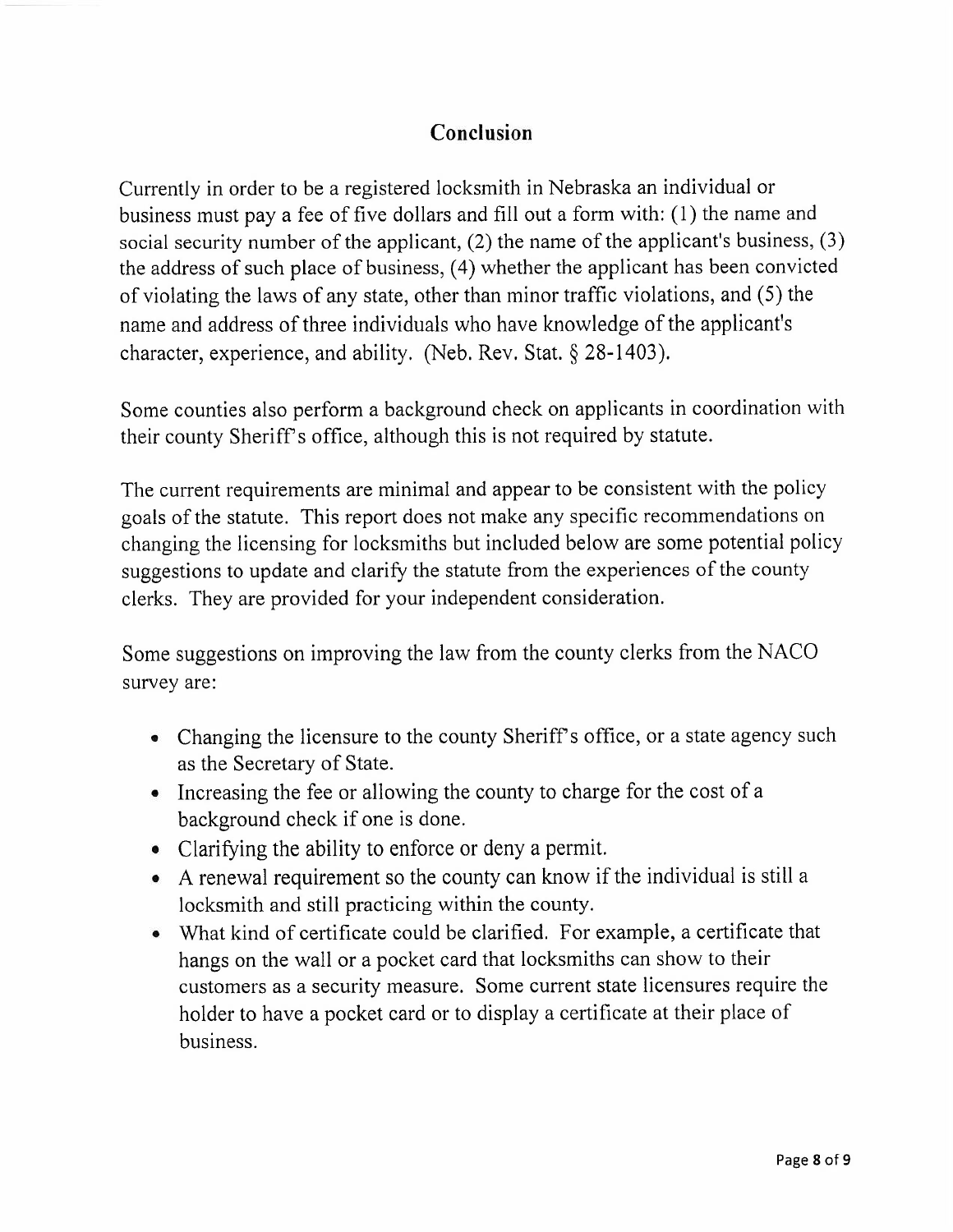**Appendix**

# **Survey Results from NACO**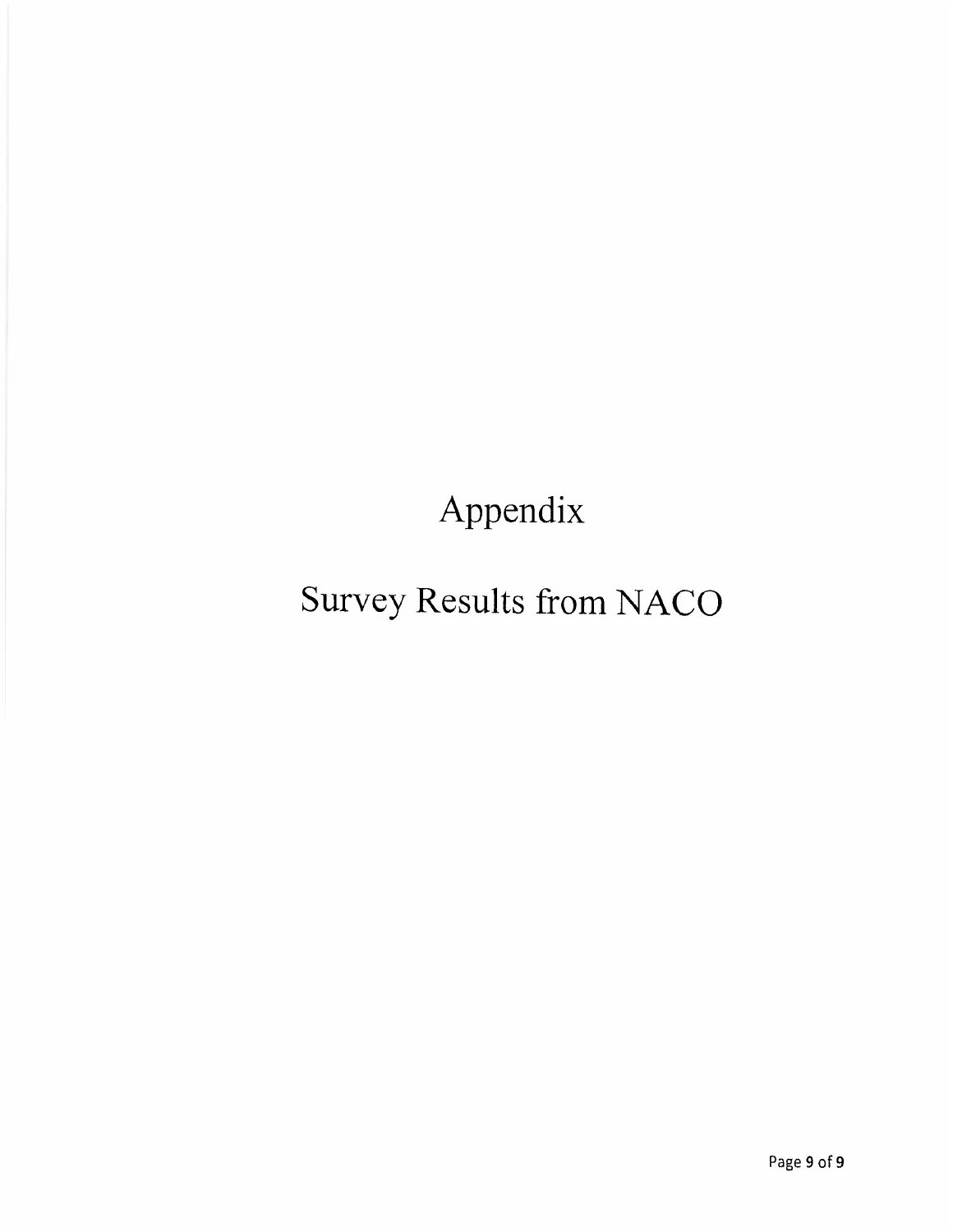|                                                                                                                                                                                                                                                                                  | County hasn't issued locksmith permits | Ask sheriff or State | Patrol to conduct | $\frac{\mathsf{o}}{\mathsf{o}}$<br>background check | $\frac{1}{2}$ | $\frac{1}{2}$             |            | $\frac{9}{2}$      |                    |         | $\frac{9}{2}$ | it is handled through the county clerk's office to begin with.<br>I really have no opinion on this matter. Confused as to why | We have had the same one for years and after being here 2 | terms still have never personally encountered this | transaction.<br>$\frac{1}{2}$ | I have no opinion on repealing the statutes.<br>Ask sheriff or State | If I had to have an opinion I would say if it is working why<br>Patrol to conduct | change it.<br>background check | I have never understood why County Clerk's issue Locksmith<br>licenses, why not the Sheriff so criminal background checks | can be done.<br>$\frac{\mathsf{o}}{\mathsf{z}}$ |                      | $\frac{1}{2}$ | Ask sheriff or State | Locksmith fee is only \$5.00. I agree to have increasing fees to<br>cover the cost of a background check.<br>Patrol to conduct | $\frac{1}{2}$<br>ş<br>background check |                       |
|----------------------------------------------------------------------------------------------------------------------------------------------------------------------------------------------------------------------------------------------------------------------------------|----------------------------------------|----------------------|-------------------|-----------------------------------------------------|---------------|---------------------------|------------|--------------------|--------------------|---------|---------------|-------------------------------------------------------------------------------------------------------------------------------|-----------------------------------------------------------|----------------------------------------------------|-------------------------------|----------------------------------------------------------------------|-----------------------------------------------------------------------------------|--------------------------------|---------------------------------------------------------------------------------------------------------------------------|-------------------------------------------------|----------------------|---------------|----------------------|--------------------------------------------------------------------------------------------------------------------------------|----------------------------------------|-----------------------|
| If yes, what do you<br>others do not. Do you perform<br>ability. Some counties use this<br>locksmith license applicants;<br>any kind of examination of a<br>character, experience, and<br>information to perform<br>background checks on<br>locksmith applicant's<br>background? |                                        |                      |                   | olves                                               | 의             | Other<br>$rac{1}{\sigma}$ | $\leq$     | $\frac{1}{2}$      |                    |         | ol No         |                                                                                                                               |                                                           |                                                    | ol No                         |                                                                      |                                                                                   | <b>Yes</b>                     |                                                                                                                           |                                                 | olNo                 |               |                      |                                                                                                                                | Yes                                    | $\frac{1}{2}$         |
| locksmiths in<br>your county<br>5. Have any<br>five years?<br>in the last<br>penalties<br>assessed<br>against<br>been                                                                                                                                                            | $\overline{\circ}$                     |                      |                   |                                                     | don't know    |                           | don't know |                    | ō                  | $\circ$ |               |                                                                                                                               |                                                           |                                                    |                               |                                                                      |                                                                                   | Oddon't know                   |                                                                                                                           |                                                 |                      | $\bar{\circ}$ |                      |                                                                                                                                | don't know                             |                       |
| have been denied<br>locksmith licenses<br>in your county in<br>4. How many<br>the last five<br>years?                                                                                                                                                                            | ۰                                      |                      |                   | $\overline{\circ}$                                  | don't know    | $\overline{\circ}$        | don't know | $\overline{\circ}$ | वाव                |         | 0             |                                                                                                                               |                                                           |                                                    | $\overline{\circ}$            |                                                                      |                                                                                   |                                |                                                                                                                           |                                                 | 이어                   |               |                      |                                                                                                                                | $1-4$                                  | $\overline{\circ}$    |
| been revoked in<br>your county in<br>3. How many<br>licenses have<br>the past five<br>locksmith<br>years?                                                                                                                                                                        | $\circ$                                |                      |                   | $\overline{\bullet}$                                | don't know    | $\circ$                   | don't know | $\overline{\circ}$ | $\circ$            | $\circ$ | iо            |                                                                                                                               |                                                           |                                                    | $\circ$                       |                                                                      |                                                                                   | 0                              |                                                                                                                           |                                                 | $\overline{\bullet}$ | ö             |                      |                                                                                                                                | don't know                             | $\circ$               |
| locksmit<br>issued in<br>has your<br>the past<br>licenses<br>$2.$ How<br>years?<br>county<br>many<br>five                                                                                                                                                                        | $\mathbf{\overline{o}}$                |                      |                   | $\overline{\circ}$                                  | $5-10$        | 0                         | $1-4$      | $\overline{\circ}$ | $\overline{\circ}$ |         | ा०            |                                                                                                                               |                                                           |                                                    | $\bar{\circ}$                 |                                                                      |                                                                                   | $\vec{v}$                      |                                                                                                                           |                                                 | $\frac{4}{1}$        | 0             |                      | more                                                                                                                           | than 15                                | $\overline{1\cdot 4}$ |
| 1. How many<br>locksmiths<br>are in your<br>licensed<br>county?                                                                                                                                                                                                                  | don't know                             |                      |                   | $\overline{\circ}$                                  | $5-10$        | $\overline{\circ}$        | don't know | $\bar{\circ}$      | ō                  | $\circ$ | p             |                                                                                                                               |                                                           |                                                    | $\mathbf{r}$                  |                                                                      |                                                                                   | $\vec{r}$                      |                                                                                                                           |                                                 | $1-4$                | $\bar{\circ}$ |                      |                                                                                                                                | more than 15                           | $\overline{14}$       |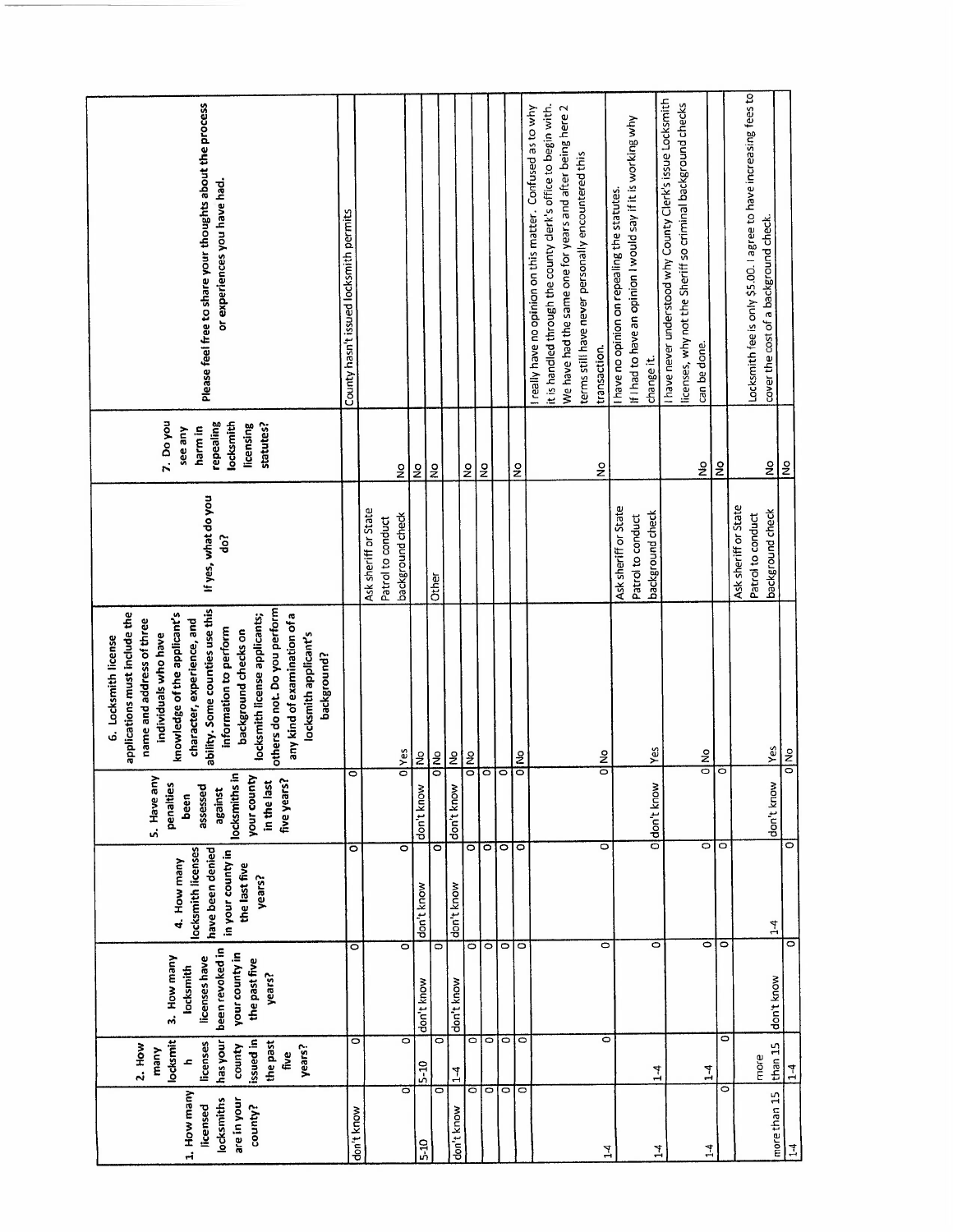|              |                 |                   |                   |                  |       |               | For question #7, the current law may provide some                 |
|--------------|-----------------|-------------------|-------------------|------------------|-------|---------------|-------------------------------------------------------------------|
|              |                 |                   |                   |                  |       |               | protection for the public with the issuance of the                |
|              |                 |                   |                   |                  |       |               | certificates. First, we did background checks for several         |
|              |                 |                   |                   |                  |       |               | years and declined to issue a certificate on several occasions.   |
|              |                 |                   |                   |                  |       |               | One of the applicants had their legal counsel involved, and       |
|              |                 |                   |                   |                  |       |               | we were advised by our county attorney that we had no             |
|              |                 |                   |                   |                  |       |               | authority to decline to issue a locksmith certificate. It seems   |
|              |                 |                   |                   |                  |       |               | to me that it the locksmith licenses are to remain in statute,    |
|              |                 |                   |                   |                  |       |               |                                                                   |
|              |                 |                   |                   |                  |       |               | some changes should be made to allow for the denial of a          |
|              |                 |                   |                   |                  |       |               | certificate. Second, with the current law, there is no            |
|              |                 |                   |                   |                  |       |               | requirement to track the licenses once issued. It seems that      |
|              |                 |                   |                   |                  |       |               | it would be sensible to have a renewal component to insure        |
|              |                 |                   |                   |                  |       |               | that once issued, the county has a means to know if a             |
|              |                 |                   |                   |                  |       |               | certificate holder is still conducting business. Additionally, if |
|              |                 |                   |                   |                  |       |               | there is a background check required with a change in the         |
|              |                 |                   |                   |                  |       |               | law, then by having a renewal component, we can determine         |
|              |                 |                   |                   |                  |       |               | if there are any potential issues that might arise after          |
|              |                 |                   |                   |                  |       |               | renewal that would result in non-renewal. Generally County        |
|              |                 |                   |                   |                  |       |               | Clerk's are not in a position to enforce or deny license and      |
|              |                 |                   |                   |                  |       |               |                                                                   |
|              |                 |                   |                   |                  |       |               | permits that we are responsible for as long as certain criteria   |
|              |                 |                   |                   |                  |       |               | are met. The denial of a locksmith license after background       |
|              |                 |                   |                   |                  |       |               | check, if required by statute, needs to clarify the Clerk's       |
|              | than 15<br>more |                   |                   |                  |       |               | ability to deny a license based upon certain criteria that        |
| more than 15 |                 | $\bar{\circ}$     | ō                 | olylo            |       | ş             | might occur with the background check.                            |
|              |                 |                   |                   |                  |       |               | We have not had any applicants for locksmith licenses since I     |
|              |                 |                   |                   |                  |       |               | have been clerk (2007) and I do not know of any licensed          |
|              | $\circ$ io      | $\circ$           | $\circ$           | ਠ                |       |               | locksmiths in our county.                                         |
|              |                 | $\circ$<br>ाननननन | $\circ$           | ol <sub>No</sub> | Other | <u>의 중</u>    | I have never had anyone apply.                                    |
| $\vec{A}$    |                 |                   |                   | olko             |       | $\frac{9}{2}$ |                                                                   |
|              | वावाव           | O[O]              | ानगान             | $\frac{1}{2}$    |       |               |                                                                   |
|              |                 |                   |                   | olyo             |       |               |                                                                   |
|              |                 | ö                 |                   | ollo             |       | $\frac{1}{2}$ |                                                                   |
|              |                 |                   |                   |                  |       |               |                                                                   |
| 4            | $\ddot{ }$      | $\circ$           | $\circ$           | ol No            |       |               | I've worked in the County Clerk's Office since 1985 and we        |
|              | O               |                   |                   | olkio            |       | 22            | have only issued 2 locksmith licenses during that time.           |
|              |                 | 1010<br>010       | $\circ$   $\circ$ |                  |       |               |                                                                   |
| don't know   |                 |                   |                   | $\circ$          |       | ls            |                                                                   |
|              |                 |                   |                   |                  |       |               | Two are life long born and raised individuals. The third          |
|              |                 |                   |                   |                  |       |               | license was a transfer in from another county and I had a         |
|              |                 |                   |                   |                  |       |               | copy of the license from the previous NE county. I have the       |
| $\vec{A}$    | $\frac{1}{4}$   | $\circ$           | $\circ$           | $\frac{5}{10}$   |       |               | ability to use Justice Public to do a criminal search of NE       |
|              |                 |                   |                   |                  |       |               | records.                                                          |
|              |                 |                   |                   |                  |       |               |                                                                   |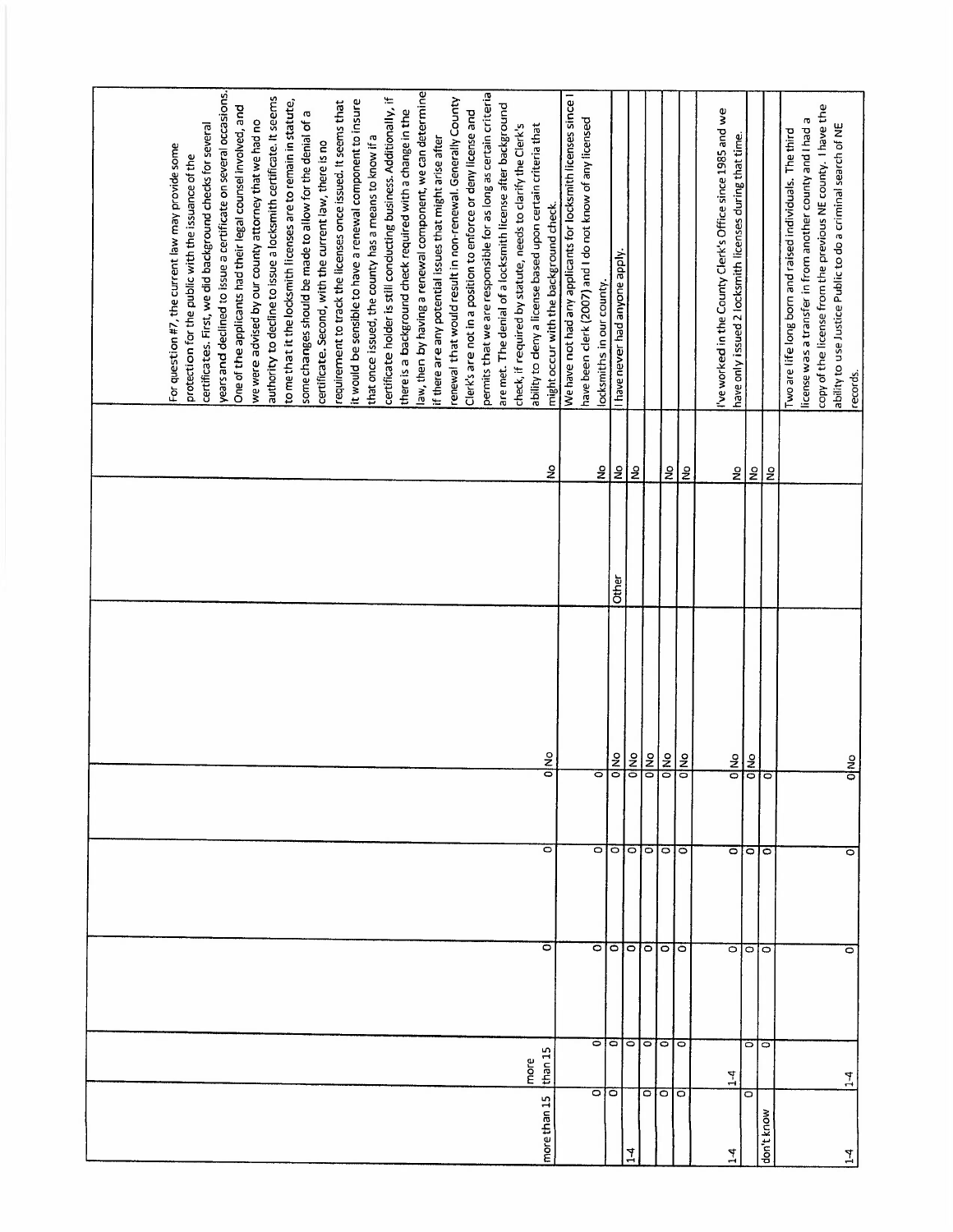|                              |                    |            |                    |                         |                      |                      | $\frac{1}{2}$           |                                                                                                                 |
|------------------------------|--------------------|------------|--------------------|-------------------------|----------------------|----------------------|-------------------------|-----------------------------------------------------------------------------------------------------------------|
| $1-4$                        | $1-4$              | वाव        |                    | $\circ$                 | $\frac{1}{\sqrt{1}}$ | Call references      |                         |                                                                                                                 |
| $5-10$                       |                    |            |                    | ō                       | $\frac{1}{\sqrt{2}}$ |                      | $\overline{\mathsf{S}}$ |                                                                                                                 |
| $1-4$                        | $\frac{1}{4}$      | don't know |                    | $\circ$                 | ol No                |                      | $\frac{1}{2}$           |                                                                                                                 |
|                              |                    |            |                    |                         |                      |                      |                         | Our county has never issued or recalled any of these                                                            |
| ਠ                            | ٥                  | o          |                    | $\circ$                 | olko                 |                      |                         | permits.                                                                                                        |
|                              |                    |            |                    |                         |                      |                      |                         | There should probably be more to the process than the<br>County Clerk issuing the permit for \$5.00. We have no |
|                              |                    |            |                    |                         |                      |                      |                         | record of who is deceased or if their license should be                                                         |
|                              |                    |            |                    |                         |                      |                      | ş                       | revoked.                                                                                                        |
| more than 15                 | $\frac{4}{1}$      | don't know |                    | 0                       | olNo                 |                      |                         |                                                                                                                 |
|                              |                    |            |                    |                         |                      |                      |                         | I did find a file in the office with a license filed in 1991 and                                                |
|                              |                    |            |                    |                         |                      |                      |                         | 2009. I could not find that either of these businesses are still                                                |
| don't know                   | $\overline{\circ}$ | ō          |                    | ਠ<br>$\overline{\circ}$ | $\frac{8}{2}$        |                      | Yes                     | in business in our county.                                                                                      |
|                              |                    |            |                    |                         |                      |                      |                         |                                                                                                                 |
|                              |                    |            |                    |                         |                      |                      |                         |                                                                                                                 |
|                              |                    |            |                    |                         |                      |                      |                         |                                                                                                                 |
|                              |                    |            |                    |                         |                      |                      |                         | I answered Yes on #7. I didn't really know what way to go on                                                    |
|                              |                    |            |                    |                         |                      |                      |                         | that question. Our County Sheriff does not do background                                                        |
|                              |                    |            |                    |                         |                      |                      |                         | checks and they send them to the Federal Processing Center                                                      |
|                              |                    |            |                    |                         |                      |                      |                         | Pennsylvania. I have only issued one license with a recent                                                      |
|                              |                    |            |                    |                         |                      |                      |                         | inquiry for another. I am becoming more apprehensive                                                            |
|                              |                    |            |                    |                         |                      |                      |                         | about issuing because there are so many things that can be                                                      |
|                              |                    |            |                    |                         |                      |                      |                         | wrong if we don't have a background check. There is a local                                                     |
|                              |                    |            |                    |                         |                      |                      |                         |                                                                                                                 |
|                              |                    |            |                    |                         |                      |                      |                         | investigative company that can do background checks for                                                         |
|                              |                    |            |                    |                         |                      |                      |                         | \$85 to \$140 per person. Is there a state agency that can                                                      |
|                              |                    |            |                    |                         |                      |                      |                         | issue the certificates instead of County Clerks? The state                                                      |
|                              | $1-4$              |            |                    | $\circ$                 |                      |                      |                         | agency may have better access to get background checks. I                                                       |
|                              | $5 - 10$           |            | o                  | O don't know            | Yes                  | Other                | Yes                     | wonder if the fee should be \$100?                                                                              |
| $\frac{1}{4}$ $\frac{5}{10}$ | $\overline{14}$    |            | $\circ$            | Odon't know             | $\frac{1}{2}$        |                      | $\frac{2}{2}$           |                                                                                                                 |
|                              |                    |            |                    |                         |                      |                      |                         |                                                                                                                 |
| $1-4$                        | $1-4$              | don't know |                    | 0 don't know            | $\frac{1}{2}$        |                      | $\frac{9}{2}$           |                                                                                                                 |
| $\overline{1}$               | ö                  |            | $\overline{\circ}$ |                         | $\frac{1}{2}$        |                      |                         |                                                                                                                 |
|                              | don't              |            |                    |                         |                      | Call references      | $\frac{1}{2}$           |                                                                                                                 |
| don't know                   | know               | don't know | $1-4$              | don't know              | Yes                  |                      |                         |                                                                                                                 |
| $\circ$                      |                    |            |                    |                         |                      |                      | ş                       |                                                                                                                 |
| $5-10$                       | $\bar{\circ}$      |            | $\circ$            | $\circ$                 | ollo                 |                      |                         |                                                                                                                 |
|                              |                    |            |                    |                         |                      | Ask sheriff or State |                         | #7 isn't a very clear question. I agree that there probably                                                     |
|                              |                    | $\circ$    |                    |                         |                      | Patrol to conduct    |                         |                                                                                                                 |
|                              | $1-4$              | don't know |                    | don't know              | Yes                  | background check     | Yes                     | need to be changes to the Statutes.                                                                             |
| $rac{510}{14}$               | $1-4$              |            | $\overline{\circ}$ | नन                      | $\frac{2}{5}$        |                      | $\frac{1}{2}$           |                                                                                                                 |
| $\overline{\circ}$           | $\circ$            |            | ∣○                 | ा                       |                      |                      | $\frac{1}{2}$           |                                                                                                                 |
|                              |                    |            |                    |                         |                      |                      |                         |                                                                                                                 |
|                              |                    |            |                    |                         |                      |                      |                         | I believe prior to 2008, we were not even aware that the                                                        |
|                              |                    |            |                    |                         |                      |                      |                         | Clerk's office had to do this. It seems this may be better                                                      |
|                              |                    |            |                    |                         |                      |                      |                         | suited for the law enforcement offices to process. If the                                                       |
|                              |                    |            |                    |                         |                      |                      |                         | statutes remain, then make background checks mandatory                                                          |
|                              |                    |            | $\overline{\circ}$ | O don't know            | $rac{1}{2}$          |                      | $\frac{1}{2}$           | and increase the fee to cover the cost.                                                                         |
| $1-4$                        | $1 - 4$            |            |                    |                         |                      |                      |                         |                                                                                                                 |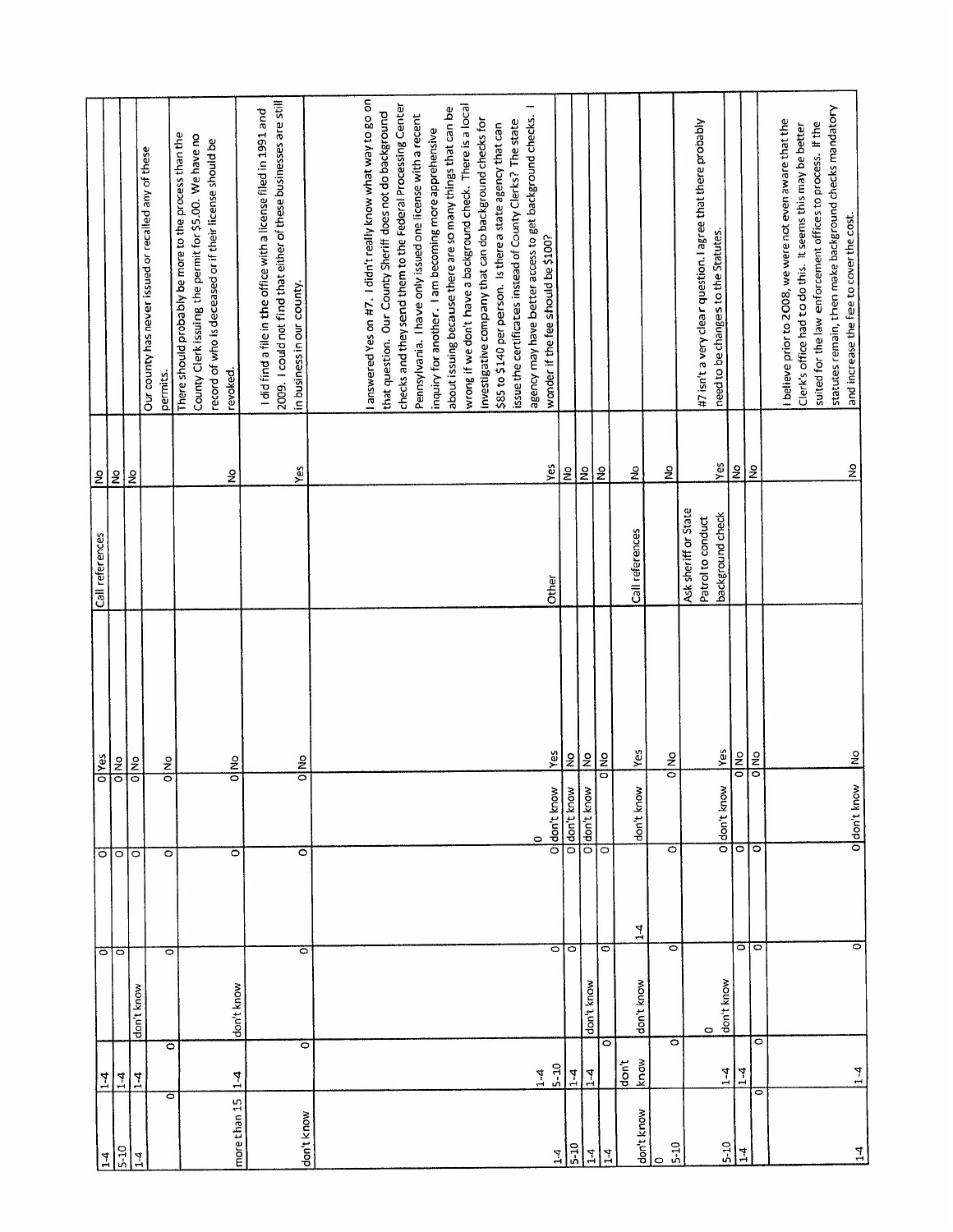|                      | ाञ            | ਰ               |                             |                    | ollo                    |                                           | $\frac{8}{5}$                   |                                                                 |
|----------------------|---------------|-----------------|-----------------------------|--------------------|-------------------------|-------------------------------------------|---------------------------------|-----------------------------------------------------------------|
|                      |               | ం∣ం             | ननन                         | 000                | ol No                   |                                           | $ \epsilon $                    | To date we have no Locksmiths in our county                     |
| ⇔                    |               |                 |                             |                    | ठ                       |                                           | Ιă                              |                                                                 |
|                      |               |                 |                             |                    |                         | Ask sheriff or State<br>Patrol to conduct |                                 |                                                                 |
| $\frac{1}{4}$        | $1-4$         |                 | ठ                           | $\overline{\circ}$ | olves                   | background check                          | $\mathsf{S}$                    |                                                                 |
| $\circ$              |               | $\circ$         |                             |                    |                         |                                           |                                 | I've been Clerk for 28 years and have not issued a locksmith    |
|                      | $1-4$         |                 | ानन                         | $\circ$            | olup<br>$rac{1}{2}$     |                                           |                                 | license.                                                        |
| 4                    |               |                 |                             | $\circ$            |                         |                                           | $rac{9}{2}$                     |                                                                 |
| 0                    |               | Ö               |                             | $\circ$            | olvo                    |                                           |                                 |                                                                 |
| $\ddot{\phantom{1}}$ |               | ಠ               | $\overline{\circ}$          | $\circ$            | oldo                    |                                           | Yes                             | We feel it should be regulated through law enforcement.         |
|                      |               |                 |                             |                    |                         |                                           |                                 | I've worked in the office for 20 years and have never had an    |
| 010                  |               |                 |                             | $\circ$            | <b>D</b> <sup>Yes</sup> | Other                                     | $\frac{\mathsf{o}}{\mathsf{z}}$ | application.                                                    |
|                      |               |                 |                             |                    | ollo                    |                                           |                                 |                                                                 |
| don't know           |               | ननगढ            | $\circ$   $\circ$   $\circ$ | ानग                | Ιō                      |                                           |                                 |                                                                 |
| $\overline{\circ}$   |               |                 |                             |                    | ollo                    |                                           | ş                               |                                                                 |
|                      |               |                 |                             |                    |                         |                                           |                                 |                                                                 |
|                      |               |                 |                             |                    |                         |                                           |                                 | We have had absolutely NO training regarding locksmith          |
|                      |               |                 |                             |                    |                         |                                           |                                 | permits There really should be be something for us, maybe       |
|                      |               |                 |                             |                    |                         |                                           |                                 | provided by the State Patrol. I know there are people that      |
|                      |               |                 |                             |                    |                         |                                           |                                 | open locked cars for people but no permit in my office. How     |
|                      |               |                 |                             |                    |                         |                                           |                                 | can we get the word out? Is there a penalty if they are not     |
| 7                    |               | ۰               | $\bar{\circ}$               | ō                  | 0 <sup>l</sup> Yes      | Other                                     | $\frac{1}{2}$                   | registered?                                                     |
|                      |               |                 |                             |                    |                         |                                           |                                 |                                                                 |
|                      |               |                 |                             |                    |                         |                                           |                                 | To my knowledge, our office has never issued a locksmith        |
|                      |               |                 |                             |                    |                         |                                           |                                 | license. The only locksmiths in the county are within the city. |
|                      |               |                 |                             |                    |                         |                                           |                                 | Since we haven't issued a license and the city doesn't,         |
| 14                   |               | don't know<br>۰ | don't know                  | don't knov         | ş                       |                                           | ş                               | maybe they aren't licensed?                                     |
|                      |               |                 |                             |                    |                         |                                           |                                 |                                                                 |
|                      |               |                 |                             |                    |                         |                                           |                                 | The background check I have done by the Sheriff's Office is     |
|                      |               |                 |                             |                    |                         |                                           |                                 | no way complete. The character references are worthless.        |
|                      |               |                 |                             |                    |                         |                                           |                                 | They are not going to put anyone on there that will say bad     |
|                      |               |                 |                             |                    |                         |                                           |                                 | things about them. Some businesses use only one license for     |
|                      |               |                 |                             |                    |                         |                                           |                                 |                                                                 |
|                      |               |                 |                             |                    |                         |                                           |                                 | everyone employed there, others have each individual            |
|                      |               |                 |                             |                    |                         |                                           |                                 | locksmith apply. We have so few of these. We had five           |
|                      |               |                 |                             |                    |                         |                                           |                                 | between 2011 and 2014 and then only one since then. I           |
|                      |               |                 |                             |                    |                         | Ask sheriff or State                      |                                 | think these should be done at the state level so a complete     |
|                      |               |                 |                             |                    |                         | Patrol to conduct                         |                                 | background check is performed and have penalties for            |
| $\vec{A}$            | $\frac{1}{4}$ |                 | 0                           | $\circ$            | <b>O</b>  Yes           | background check                          | ş                               | locksmiths that do not comply with registration.                |
|                      |               |                 |                             |                    |                         | Ask sheriff or State                      |                                 |                                                                 |
|                      |               |                 |                             |                    |                         | Patrol to conduct                         |                                 |                                                                 |
| Ó                    |               | Ó               | ٥<br>0                      |                    | o Yes                   | background check                          |                                 |                                                                 |
| $\frac{1}{4}$        | $\frac{4}{1}$ | don't know      |                             | O don't know       | $rac{6}{5}$             |                                           | <u>의의</u>                       |                                                                 |
|                      |               |                 |                             |                    |                         |                                           |                                 |                                                                 |